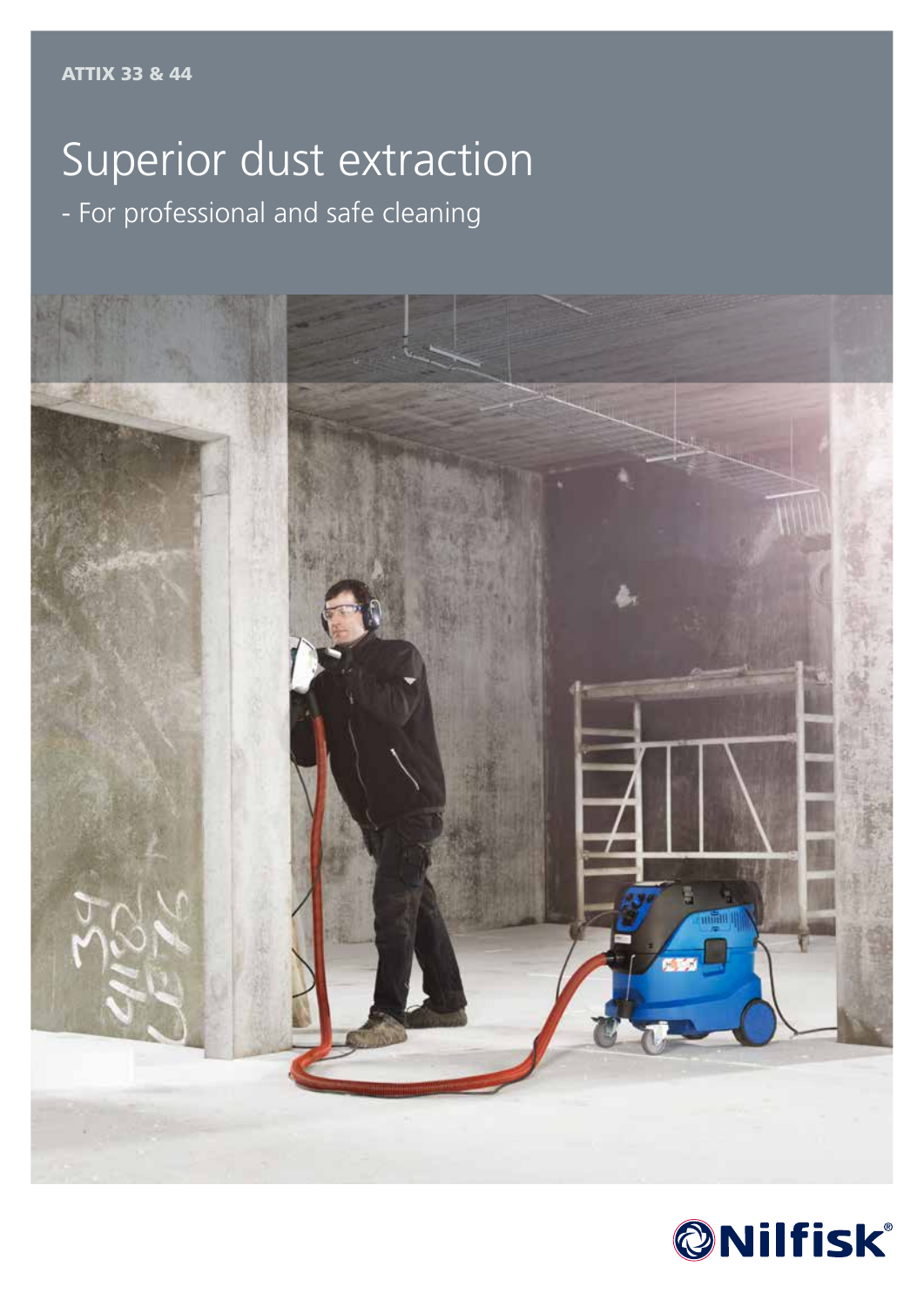

The ATTIX 33 & 44 dust extractors are robust and easy to handle – also when it comes to transportation from one site to another. All models offer flexible storage solutions for tools and accessories, so everything you need is at hand:

- Easy fixation of tube, hose and power cord with flexible rubber straps.
- Combined hose and cable hook for easy and quick storage and transportation
- Mount a toolbox on top of the machine using the optional adapter plate.
- The plate is designed to fit all well-known toolboxes on the market, e.g. Sortimo L-BOXX and TANOS Systainer system.
- Quick to get ready for transportation and into the back of a car.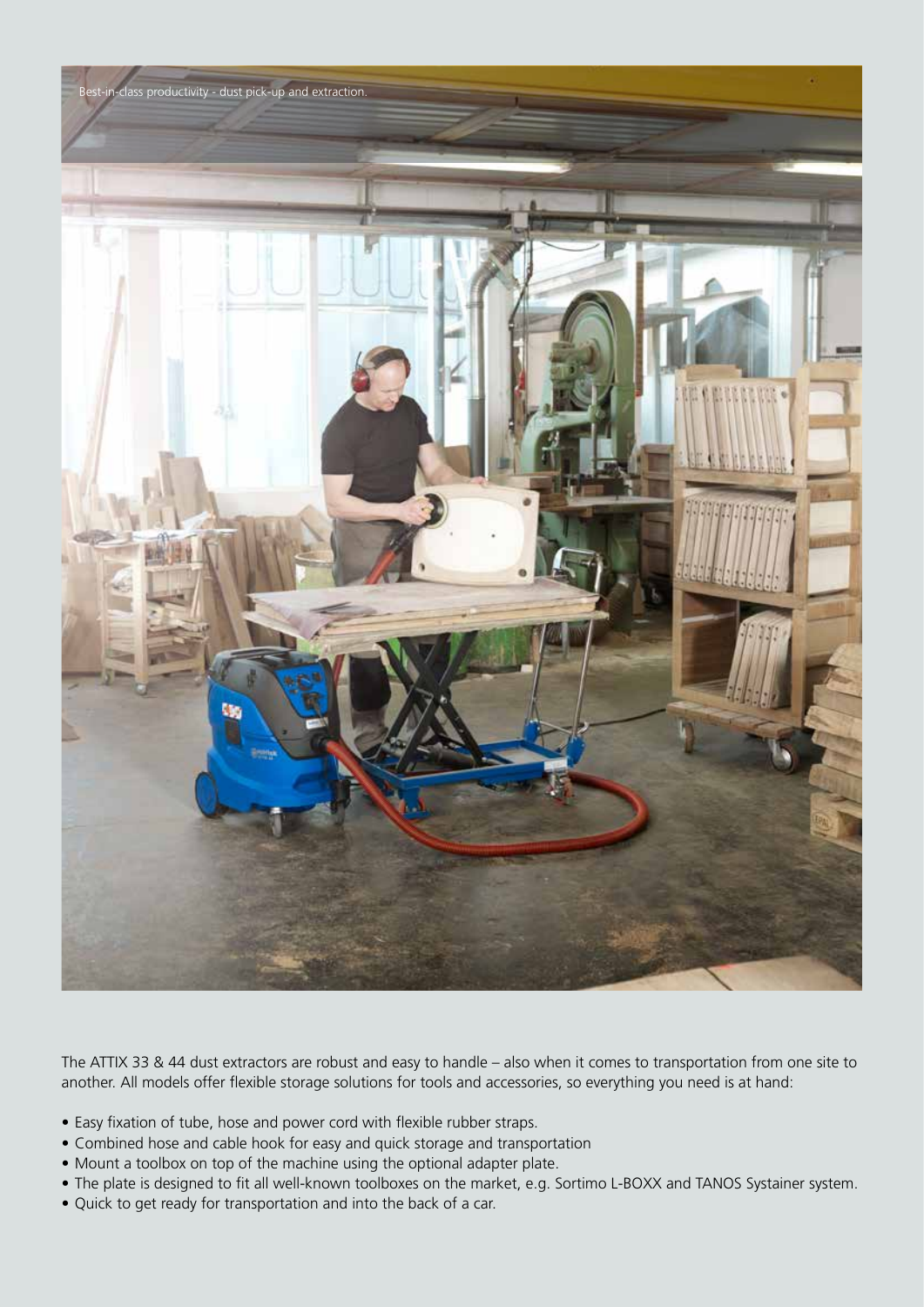### Powerful and safe benefits

The ATTIX 33 & 44 range is professional easy-to-handle dust extractors taking productivity, health and safety to a new level – a really value for money solution!

ATTIX 33 & 44 come with more suction power, a sealed dust system, automatic filter cleaning, and several other user benefits designed to meet the tough requirements in building & constructions and other industries.

Choosing between best-in-class filtration options, you can take on the most demanding working tasks even in hazardous dust environments.

#### Automatic link-up with your power tools

- Connect your power tool to the AutoOnOff socket.
- The dust extractor automatically starts when the power tool is used.
- Ideal for electric drilling, sanding or cutting tools.
- Reduces the overall sound level.



This powerful and reliable machine is simple to use, with safe and ergonomic dust disposal when the work is done.

ATTIX 33 & 44 is easy to transport from one site to another. Flexible storage solutions for tools and accessories - such as rubber straps and adapter plates fitting all well-known tool boxes will increase your productivity with everything at hand.

#### **Powerful and safe benefits**

- Improved cleaning performance.
- Increased air velocity in both hose, nozzle and tool connector.
- InfiniCleanTM automatic filter cleaning system
- Durable & washable PTFE filter using new generation of non-stick membranes. Reliable filtration efficiency of fine dust particles - minimum 99.9%.
- No dust emission from exhaust air or power tool during filter cleaning cycle.
- Optional motor cooling filter, exhaust air collector and Long-Life filter bag.
- Easy service and low maintenance cost: Same filter used for wet and dry pick-up.



Robust and easy to handle. Convient transport and flexible storage solution.



Optional storage box for accessories, extra filter and/or dust bags.



Combined hose and cable hook for easy and quick storage and flexible strap for fixation of power cord, hose and accessories and tools.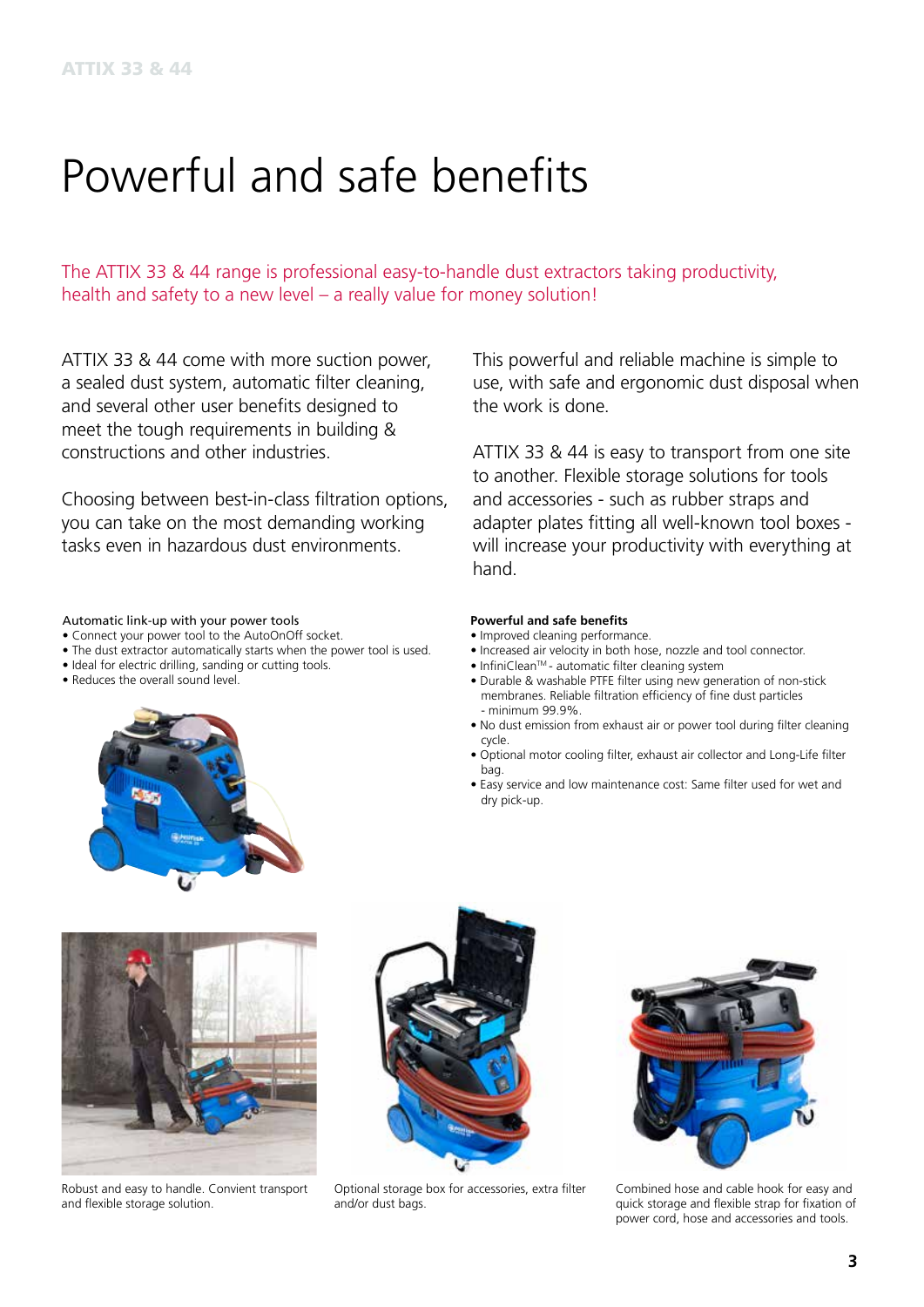# Continously high productivity

With the ATTIX 33 & 44, Nilfisk have significantly improved productivity and performance for dust extraction :

- Nilfisk InfiniClean™ system automatically cleans the filter during operation using reversed air-flow pulse and keeping up a constant high performance
- Improved airflow and suction power with more than 15%
- higher air velocity in hose and nozzle
- Reduces downtime significantly, as container can be filled up without filter maintenance even in demanding fine dust applications



### Safety solutions for every need

ATTIX 33 & 44 are designed for demanding dust pick-up applications and always with the user in mind.

### **LEASE MEAST**

#### Dust class L and M safety vacuums

Hazardous dust classes L and M for applications like industry sectors as chemicals, wood, plastics, metal, pharmaceuticals, paper and textiles. For craftsmen in building and construction, including carpenters, joiners and painters.

### $H = H$

#### Dust class H safety vacuums

Hazardous dust class H for all health-endangering dusts with OEL-values, all carcinogenic dusts and dust contaminated with germs and bacteria. Vacuum cleaners conforming to dust class H is also allowed to pick up Asbestos. For applications like industry and trade sectors as chemicals, plastics, pharmaceuticals, mining, paper and textiles. For craftsmen such as roofers and painters.

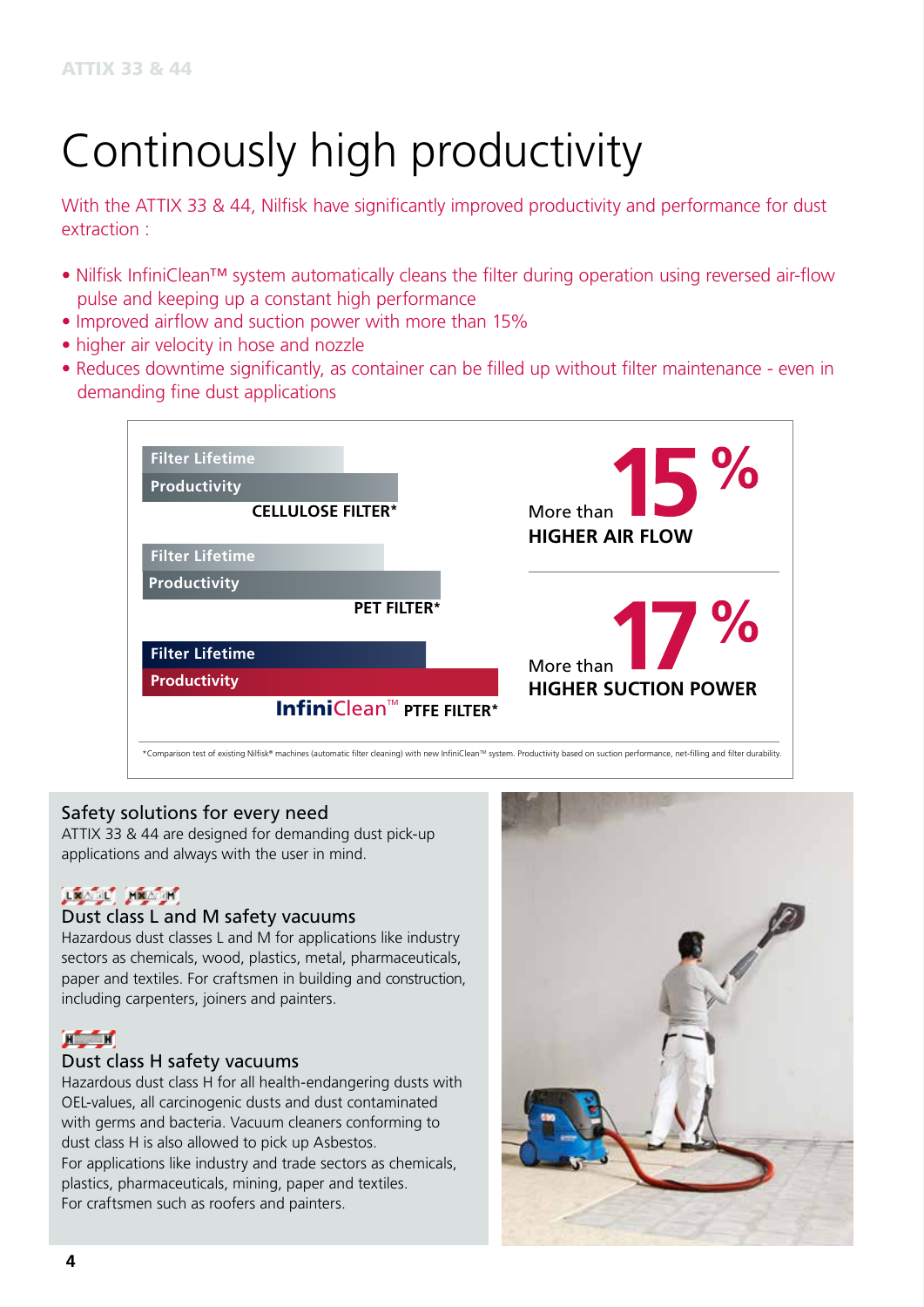# Multiple filtration options

### - a solution for every task

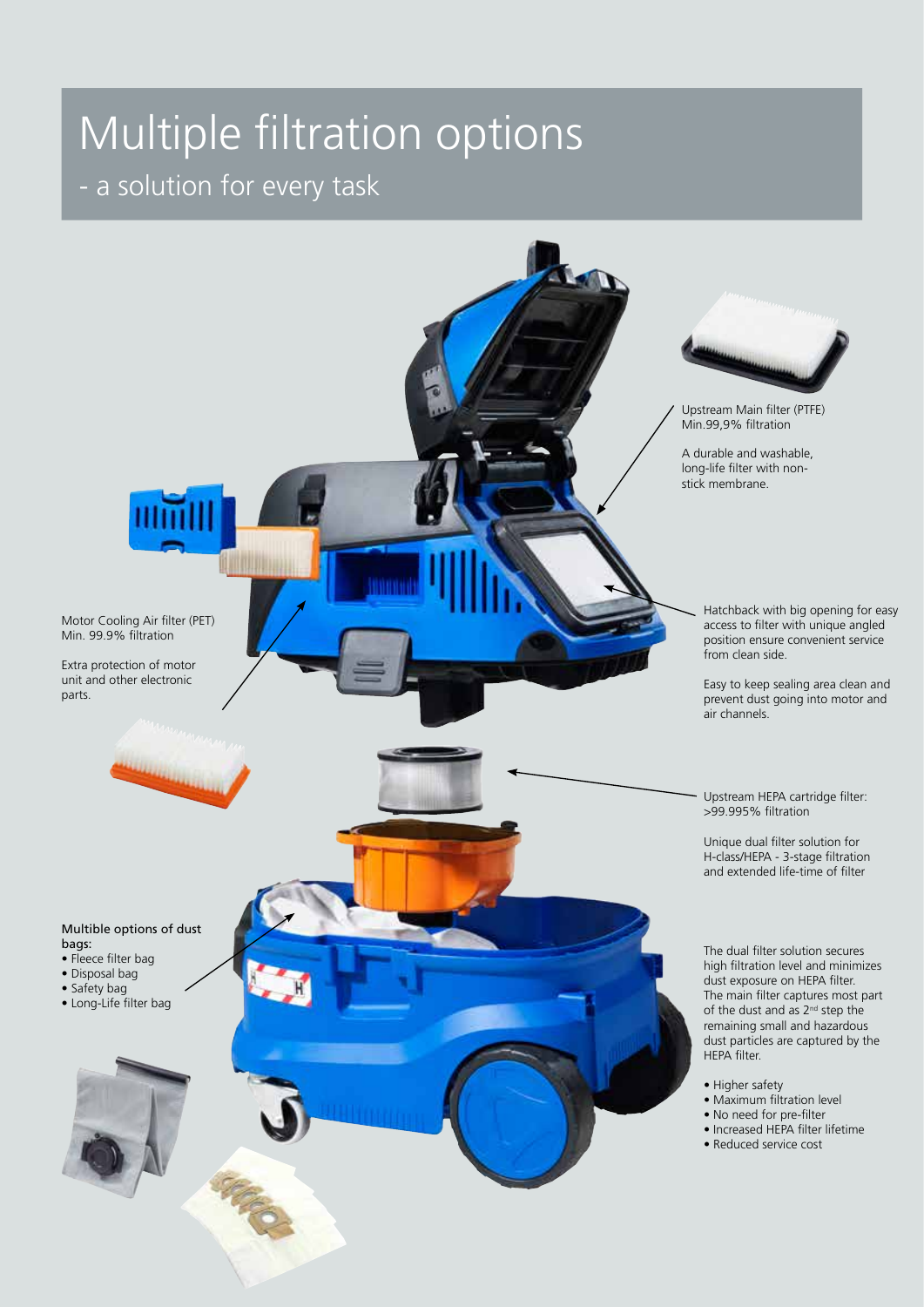### ATTIX 33 & 44 standard models

**Infini**Clean<sup>™</sup>





#### **TECHNICAL SPECIFICATIONS**

| <b>Description</b>                            | <b>ATTIX 33 01 IC</b> | <b>ATTIX 33-2L IC</b> | <b>ATTIX 33-2L IC</b><br><b>MOBILE</b> | ATTIX 44-2L IC     | ATTIX 44-2L IC<br><b>MOBILE</b> |
|-----------------------------------------------|-----------------------|-----------------------|----------------------------------------|--------------------|---------------------------------|
| Item no.                                      | 107412101             | 107412103             | 107412104                              | 107412106          | 107412107                       |
| Air Flow Rate (I/min)                         | 4500                  | 4500                  | 4500                                   | 4500               | 4500                            |
| Vacuum (mbar/kPa)                             | 250/25                | 250/25                | 250/25                                 | 250/25             | 250/25                          |
| Power pmax (W)                                | 1400                  | 1400                  | 1400                                   | 1400               | 1400                            |
| Power piec (W)                                | 1200                  | 1200                  | 1200                                   | 1200               | 1200                            |
| Working sound level (dB(A))                   | 60                    | 60                    | 60                                     | 60                 | 60                              |
| Container volume (I-max)                      | 30                    | 30                    | 30                                     | 42                 | 42                              |
| Mains connection (V/~/Hz/A)                   | 220-240/1/50-60/16    | 220-240/1/50-60/16    | 220-240/1/50-60/16                     | 220-240/1/50-60/16 | 220-240/1/50-60/16              |
| Length x width x height (mm)                  | 565x385x520           | 565x385x520           | 565x385x520                            | 565x385x605        | 565x385x650                     |
| Weight (kg)                                   | 14.5                  | 14.5                  | 16                                     | 16                 | 17.5                            |
| El cable (m)                                  | 7.5                   | 7.5                   | 7.5                                    | 7.5                | 7.5                             |
| Main filter type                              | PTFE                  | PTFE                  | PTFE                                   | PTFE               | PTFE                            |
| Filter cleaning system                        | InfiniClean           | InfiniClean           | InfiniClean                            | InfiniClean        | InfiniClean                     |
| Dust Class                                    |                       | L                     | L                                      |                    | $\mathbf{I}$                    |
| <b>Features:</b>                              |                       |                       |                                        |                    |                                 |
| Extra socket for tool                         |                       | $\bullet$             | $\bullet$                              | ٠                  | $\bullet$                       |
| Auto On/Off for power tools                   |                       | $\bullet$             | $\bullet$                              | $\bullet$          | $\bullet$                       |
| SoftStart                                     | $\bullet$             | $\bullet$             | $\bullet$                              | $\bullet$          | $\bullet$                       |
| Motor speed control                           |                       | $\bullet$             | $\bullet$                              | $\bullet$          | $\bullet$                       |
| AntiStatic System                             | AS-ready              | AS-ready              | $\bullet$                              | AS-ready           | $\bullet$                       |
| Accessory storage                             | $\bullet$             | $\bullet$             | ٠                                      | $\bullet$          | $\bullet$                       |
| Hose and cable storage                        | $\bullet$             | $\bullet$             | $\bullet$                              | ٠                  | $\bullet$                       |
| Tool box storage system                       |                       |                       | $\bullet$                              |                    |                                 |
| Fleece filter bag 1 pcs                       |                       |                       | $\bullet$                              |                    | $\bullet$                       |
| Disposal bag 1 pcs                            | $\bullet$             | $\bullet$             | $\bullet$                              | $\bullet$          | $\bullet$                       |
| <b>Standard equipment:</b>                    |                       |                       |                                        |                    |                                 |
| Suction hose with hand tube, Ø32x3.5 m        | 107409976             | 107409976             |                                        | 107409976          |                                 |
| Suction hose (red) AS, Ø32x4 m                |                       |                       | 107413543                              |                    | 107413543                       |
| Flat filter PTFE, 0,5 m <sup>2</sup>          | 107413540             | 107413540             | 107413540                              | 107413540          | 107413540                       |
| Extension tube, st/cr, Ø36 2x505 mm           | 302000529             |                       |                                        |                    |                                 |
| Extension tube, stainless steel. Ø36 2x505 mm |                       | 107408074             |                                        | 107408074          |                                 |
| Extension tube, stainless steel, Ø36 3x350 mm |                       |                       | 107416995                              |                    | 107416995                       |
| Curved hand tube, stainless steel             |                       |                       | 46691                                  |                    | 46691                           |
| Floor nozzle Ø36x300 mm                       | 302002331             | 302002331             | 302002331                              |                    |                                 |
| Industrial floor nozzle Ø36x400 mm            |                       |                       |                                        | 302003666          | 302003666                       |
| Universal nozzle, 115 mm                      |                       |                       | 14295                                  |                    | 14295                           |
| Suction brush                                 |                       |                       | 302002509                              |                    | 302002509                       |
| Crevice nozzle, 200 mm                        | 29541                 | 29541                 | 29541                                  | 29541              | 29541                           |
| Tool adapter with suction regulation          |                       | 107409977             |                                        | 107409977          |                                 |
| Tool adapter AS                               |                       |                       | 302000535                              |                    | 302000535                       |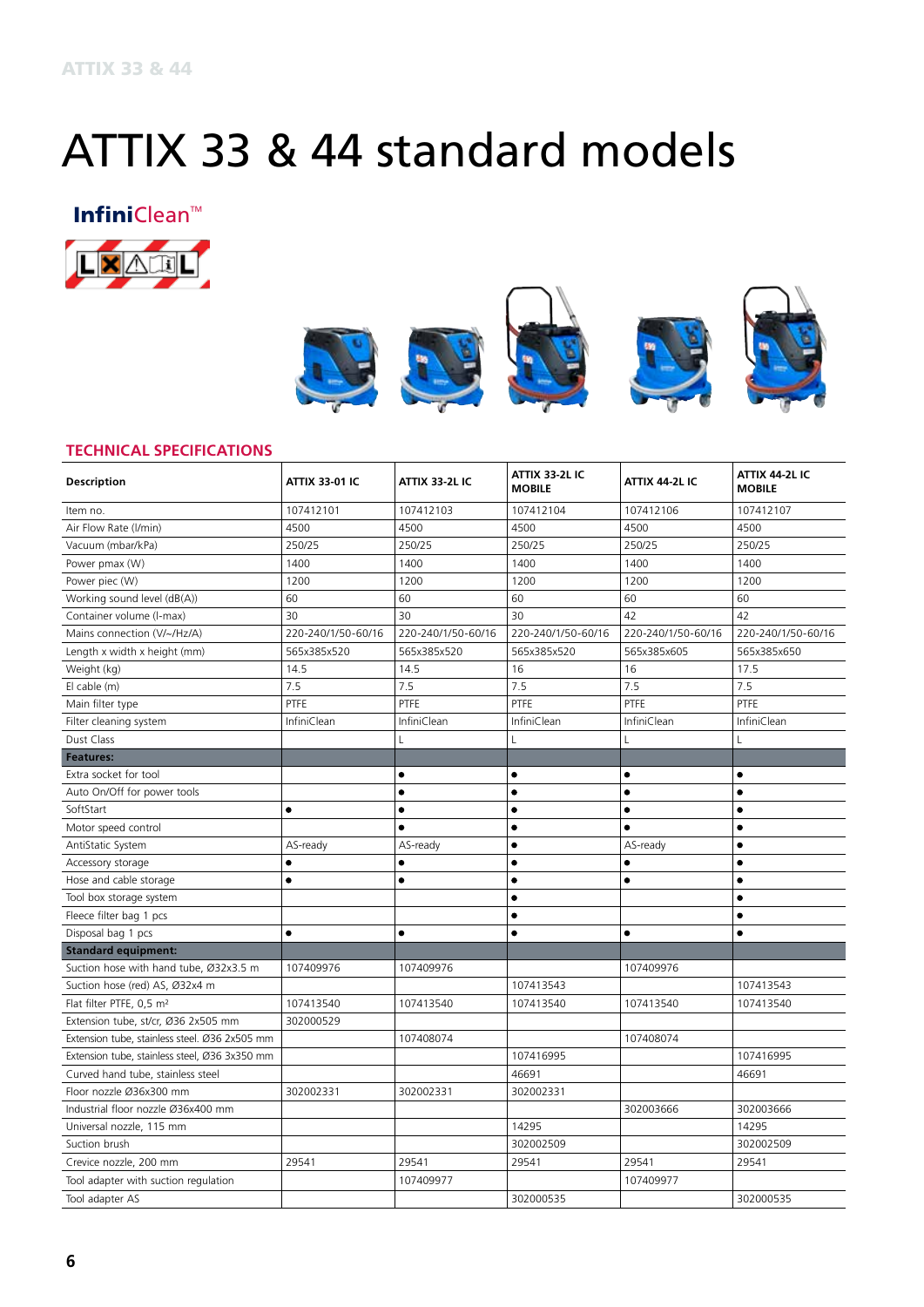## ATTIX 33 & 44 safety models

### InfiniClean<sup>M</sup>

### Push&Clean<sup>™</sup>



# **DES DE DE DE**

#### **TECHNICAL SPECIFICATIONS**

| <b>Description</b>                            | ATTIX 33-2M PC     | ATTIX 33-2M IC     | ATTIX 44-2M IC     | ATTIX 33-2H PC     | ATTIX 33 2H IC     | ATTIX 44-2H IC     |
|-----------------------------------------------|--------------------|--------------------|--------------------|--------------------|--------------------|--------------------|
| Item no.                                      | 107412179          | 107412180          | 107412182          | 107412183          | 107412184          | 107412186          |
| Air Flow Rate (I/min)                         | 4500               | 4500               | 4500               | 4500               | 4500               | 4500               |
| Vacuum (mbar/kPa)                             | 250/25             | 250/25             | 250/25             | 250/25             | 250/25             | 250/25             |
| Power pmax (W)                                | 1400               | 1400               | 1400               | 1400               | 1400               | 1400               |
| Power piec (W)                                | 1200               | 1200               | 1200               | 1190               | 1190               | 1190               |
| Working sound level (dB(A))                   | 60                 | 60                 | 60                 | 60                 | 60                 | 60                 |
| Container volume (I-max)                      | 30                 | 30                 | 42                 | 30                 | 30                 | 42                 |
| Mains connection (V/~/Hz/A)                   | 220-240/1/50-60/16 | 220-240/1/50-60/16 | 220-240/1/50-60/16 | 220-240/1/50-60/16 | 220-240/1/50-60/16 | 220-240/1/50-60/16 |
| Length x width x height (mm)                  | 565x385x520        | 565x385x520        | 565x385x605        | 565x385x520        | 565x385x520        | 565x385x605        |
| Weight (kg)                                   | 14.5               | 14.5               | 16                 | 14.5               | 14.5               | 16                 |
| El cable (m)                                  | 7.5                | 7.5                | 7.5                | 7.5                | 7.5                | 7.5                |
| Main filter type                              | PTFE               | PTFE               | PTFE               | PTFE               | PTFE               | PTFE               |
| Filter cleaning system                        | Push&Clean         | <b>InfiniClean</b> | <b>InfiniClean</b> | Push&Clean         | InfiniClean        | <b>InfiniClean</b> |
| Dust Class                                    | M                  | M                  | M                  | $H +$ Asbestos     | $H +$ Asbestos     | $H +$ Asbestos     |
| <b>Features:</b>                              |                    |                    |                    |                    |                    |                    |
| Extra socket for tool                         | $\bullet$          | $\bullet$          | $\bullet$          | $\bullet$          | $\bullet$          | $\bullet$          |
| Auto On/off for power tools                   | ٠                  | $\bullet$          | Ò                  | $\bullet$          | $\bullet$          | $\bullet$          |
| SoftStart                                     | $\bullet$          | $\bullet$          | $\bullet$          | $\bullet$          | $\bullet$          | $\bullet$          |
| Dual filter system                            |                    |                    |                    | $\bullet$          | $\bullet$          | $\bullet$          |
| Motor speed control                           | $\bullet$          | $\bullet$          | $\bullet$          | $\bullet$          | $\bullet$          | $\bullet$          |
| AntiStatic System                             | $\bullet$          | $\bullet$          | $\bullet$          | $\bullet$          | $\bullet$          | $\bullet$          |
| Accessory storage                             | $\bullet$          | $\bullet$          | $\bullet$          | $\bullet$          | $\bullet$          | $\bullet$          |
| Hose and cable storage                        | $\bullet$          | $\bullet$          | $\bullet$          | $\bullet$          | $\bullet$          | $\bullet$          |
| Fleece filter bag 1 pcs                       | $\bullet$          | $\bullet$          | ė                  |                    |                    |                    |
| Disposal bag 1 pcs                            |                    | $\bullet$          | $\bullet$          |                    |                    |                    |
| Safety filter bag 1 pcs                       |                    |                    |                    | $\bullet$          | $\bullet$          | $\bullet$          |
| <b>Standard equipment:</b>                    |                    |                    |                    |                    |                    |                    |
| Suction hose (red) AS, Ø32x4 m                | 107413543          | 107413543          | 107413543          |                    |                    |                    |
| Suction hose (red) AS, Ø36x4 m                |                    |                    |                    | 107413544          | 107413544          | 107413544          |
| Flat filter PTFE, 0,5 m <sup>2</sup>          | 107413540          | 107413540          | 107413540          | 107413540          | 107413540          | 107413540          |
| Filter cartridge H-class/HEPA                 |                    |                    |                    | 107413555          | 107413555          | 107413555          |
| Extension tube, stainless steel. Ø36 2x505 mm | 107408074          | 107408074          | 107408074          | 107408074          | 107408074          | 107408074          |
| Curved hand tube, stainless steel             | 46691              | 46691              | 46691              | 46691              | 46691              | 46691              |
| Floor nozzle Ø36 300 mm                       | 302002331          |                    |                    | 302002331          | 302002331          |                    |
| Floor nozzle Ø36 360 mm wet/dry               |                    | 60356              | 60356              |                    |                    |                    |
| Industrial floor nozzle Ø36 400 mm            |                    |                    |                    |                    |                    | 302003666          |
| Crevice nozzle, 200 mm                        | 29541              | 29541              | 29541              | 29541              | 29541              | 29541              |
| Tool adapter AS                               | 302000535          | 302000535          | 302000535          | 302000535          | 302000535          | 302000535          |